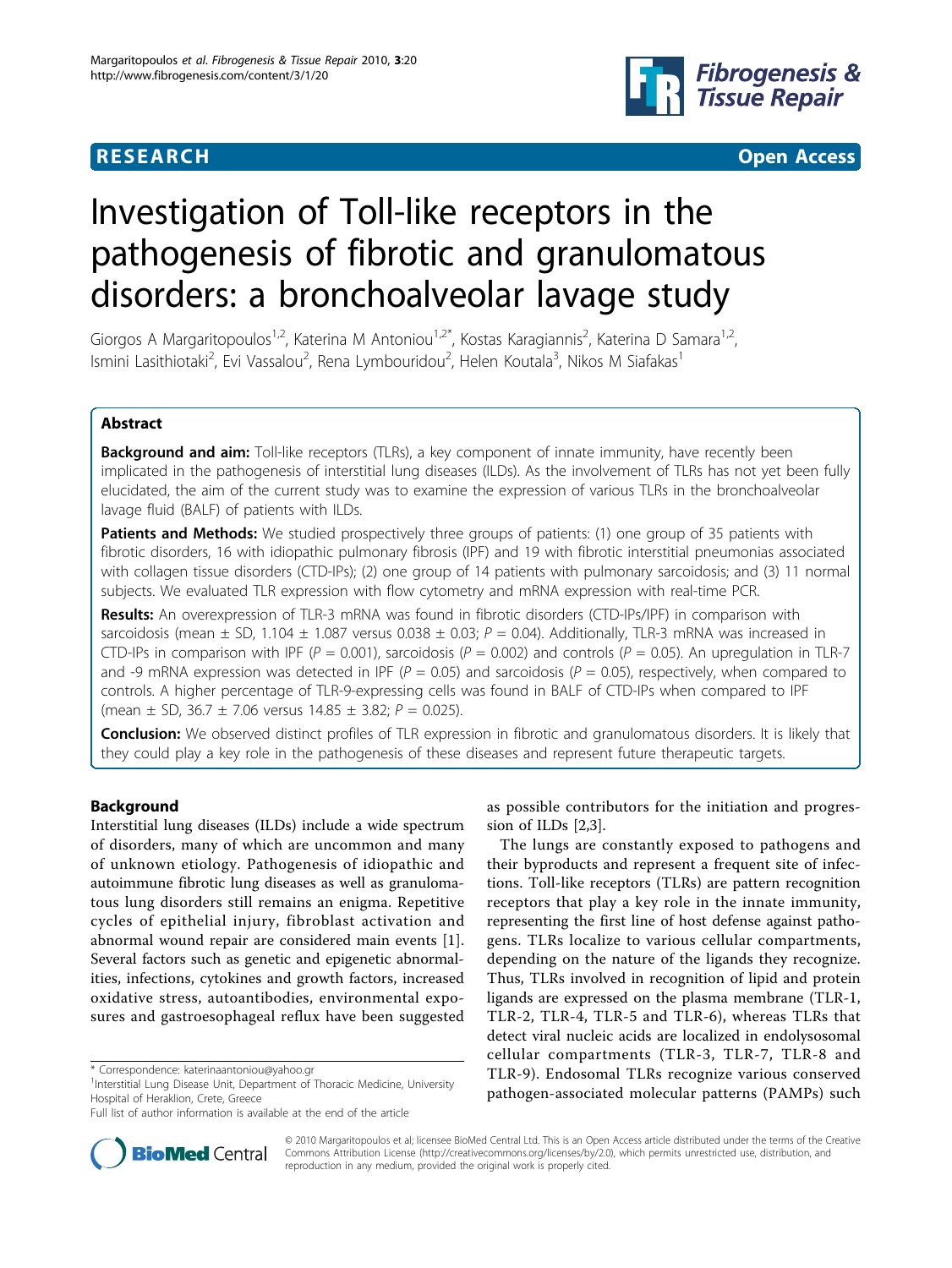as viral derived RNA (TLR-3, -7 and -8) and DNA (TLR-9), as well as endogenous ligands released following tissue damage, cell death, oxidative stress and decomposition of extracellular matrix (ECM) [[4-6](#page-7-0)]. TLR expression can also be detected in type II alveolar epithelial cells, airway epithelial cells, smooth muscle cells and fibroblasts [\[7-10](#page-7-0)]. TLR activation induces signaling pathways leading to the expression of inflammatory mediators and induction of an immune response able to eliminate the pathogen successfully. However, should this process be ineffective, the infectious stimuli persist and provoke a sustained injury, leading to chronic inflammation and skewing of the immune response from a Th1 toward a Th2 cytokine pattern, thus facilitating the development of fibrosis [[11](#page-7-0)]. This has led to the hypothesis that infectious diseases could be a cofactor in the pathogenesis of ILDs.

Novel data in this field have underlined the role of TLR-9 in pulmonary fibrosis as it was shown to be overexpressed in pulmonary fibroblasts of patients with IPF [[12](#page-7-0)]. Moreover, bleomycin (BLM)-induced fibrosis may be mediated by activation of TLR-2 and TLR-2 deficiency, or treatment with a TLR-2 antagonist not only protects but also reverses BLM-induced fibrosis [[13\]](#page-7-0). Infections have been implicated in the pathogenesis of sarcoidosis, since DNA from mycobacteria and propionibacteria have been found in sarcoid tissue [\[14,15\]](#page-7-0). A higher expression of TLR-2 and -4 has been demonstrated in peripheral blood monocytes [[16\]](#page-7-0), and linkage analysis has indicated that an unidentified polymorphism of TLR-4 is associated with sarcoidosis [[17](#page-7-0)]. TLRs are also implicated in the pathogenesis of autoimmune disorders such as systemic lupus erythematosus [[18\]](#page-7-0), rheumatoid arthritis [[19](#page-7-0)-[21\]](#page-7-0), systemic sclerosis [\[22](#page-7-0)], dermatomyositis and Sjögren syndrome [\[23](#page-7-0)].

Our aim was to investigate whether dysfunctions of the immune system at the TLR level could elucidate these pathogenetic pathways and explain differences in prognosis between fibrotic and granulomatous disorders. Toward this purpose, we assessed the percentage of TLR-expressing cells by flow cytometry (TLR-2, -4 and -9) and the mRNA expression of various TLRs (-2, -3, -4, -7, -8 and -9) in the bronchoalveolar lavage fluid (BALF) of the patient group and healthy controls.

# Patients and Methods

# Patients

Sixty (60) consecutive patients from the Interstitial Lung Disease Unit of the Department of Thoracic Medicine, University Hospital of Heraklion, were enrolled in the study: 35 patients with fibrotic disorders, 16 with idiopathic pulmonary fibrosis (IPF) and 19 with fibrotic interstitial pneumonias associated with collagen tissue disorders (CTD-IPs), 14 patients with sarcoidosis and 11 control subjects.

The ethics committee of our hospital approved the protocol, and all patients and controls gave their consent.

# Group A: Fibrotic Lung Disorders

1. IPF: The diagnosis was based on internationally accepted clinical and imaging criteria [[24](#page-7-0)]. In six cases, diagnosis was made by video-assisted thoracoscopic surgery (VATS), where the histologic diagnosis of usual interstitial pneumonia (UIP) was obtained. In the remaining 10 cases, the diagnosis was made on the basis of clinical and high-resolution computed tomography (HRCT) criteria: (1) bilateral basal or widespread crackles; (2) restrictive ventilatory defect or isolated reduction of  $DL_{CO}$ ; (3) computed tomography (CT) findings indicative of IPF, i.e., predominantly basal and subpleural microcystic or macrocystic honeycombing, with variably extensive ground-glass and reticular abnormalities but no consolidation, nodular abnormalities, or other parenchymal abnormalities (apart from centrilobular emphysema); and (4) no history of environmental exposure to a fibrogenic agent or connective tissue disease [[24](#page-7-0)]. According to the aforementioned criteria, any known cause of pulmonary fibrosis, such as a connective tissue disorder, was excluded by both immunologic screening and rheumatological clinical evaluation.

2. CTD-IPs: The diagnosis was based on clinical and HRCT criteria in accordance with the international societies' guidelines [[25](#page-7-0)-[27\]](#page-7-0). In detail, the following patients were studied (1) eight patients with Rheumatoid Arthritis (RA) and HRCT characteristics of UIP; (2) seven patients with systemic sclerosis (SSc) and HRCT appearance of NSIP; (3) two patients with systemic lupus erythematous (SLE), one with HRCT features of NSIP and one with HRCT features of UIP; (4) one patient with Sjögren syndrome and histologically proven fibrotic NSIP; and (5) one patient with dermatomyositispolymyositis and HRCT features of NSIP.

# Group B: Sarcoidosis

Fourteen sarcoidosis patients were enrolled in the study. Diagnosis was made according to the ATS/ERS/World Association of Sarcoidosis and Other Granulomatous Disorders joint statement [[28\]](#page-7-0). All patients had transbronchial or surgical lung biopsy with histopathological evidence of noncaseating epithelioid cell granulomas without evidence of infection or inorganic material to account for the pulmonary granulomatous reaction. According to the chest radiographic classification of sarcoidosis, three patients had stage I disease (lymphadenopathy alone), five had stage II disease (lymphadenopathy and parenchymal opacities) and six had stage III disease (only parenchymal opacities).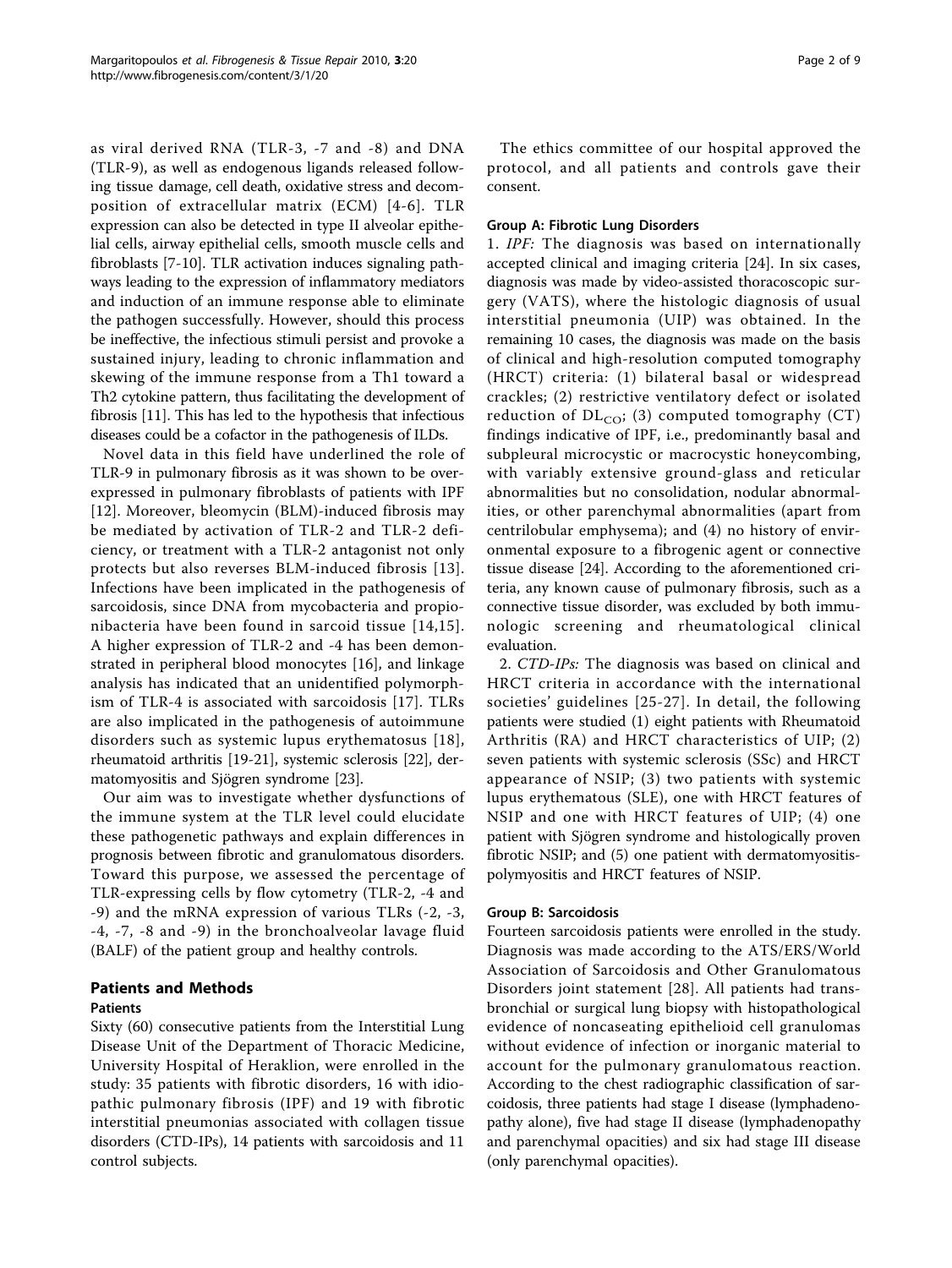#### <span id="page-2-0"></span>Methods

#### Pulmonary function tests

All patients were evaluated with complete pulmonary function tests (PFTs), including spirometry, measurement of lung volumes and diffusion capacity. Spirometry, lung volumes using the helium-dilution technique and  $T_{\text{L}, CO}$  (corrected for hemoglobin) using the singlebreath technique were performed using a computerized system (Jaeger 2.12; MasterLab, Würzburg, Germany). Predicted values were obtained from the standardized lung function testing of the European Coal and Steel Community, Luxembourg (1993).

#### BALF processing

BALF was obtained from all patients as previously described [[29\]](#page-7-0). Briefly, a flexible bronchoscope was wedged into a subsegmental bronchus of a predetermined region of interest based on radiographic findings. A BALF technique was performed by instilling a total of 240 mL of normal saline in 60-mL aliquots, each retrieved by low suction. The BALF fractions were pooled and split equally into two samples. One sample was sent to the clinical microbiology and cytology laboratory, and the other sample was placed on ice and transported to the research laboratory. The research sample was filtered through sterile gauze (Thompson, Ontario, Canada) and centrifuged at 400 g for 15 min at  $4^{\circ}$ C.

Total cell counts were determined using an improved Neubauer counting chamber and expressed as the total number of cells per millilitre of aspirated fluid. The pellet was washed three times with cold phosphate-buffered saline/Dulbecco's modified Eagle's medium, and the cells were adjusted to a final concentration of  $10^6$  cells/mL with RPMI 1640 solution plus 2% fetal calf serum. The slide preparation was performed as previously reported [[30](#page-7-0)].

#### Flow cytometric analysis

The samples were analyzed on an Epics Elite (Coultronics, Luton, UK) fluorescence-activated flow cytometer. The white cells were tightly gated by volume and complexity on a forward (0{FC33}°) and side light-scattering (90{FC33}°) mode and by CD45+ expression (pan leukocyte marker). A minimum of  $10^5$  cells were analyzed in each case. The appropriate control was used for subtraction of the background. The percentage of one- and two- color positive cells was measured. The following mouse antihuman monoclonal antibodies were used for labeling BALF cells: phycocyanate (Pcy-5)-conjugated anti-CD45+, phycoerythrin (PE)-conjugated anti-CD3+, fluorescein isothiocyanate (FITC)-conjugated anti-CD4+, and FITC-conjugated anti-CD8+ (Immunotech, Marseille, France). Mouse antimouse isotype-matched FITC-, PE- or PCy-5-conjugated immunoglobulin were used as control antibodies.

#### RNA Isolation and Reverse Transcription-Polymerase Chain Reaction: RNA extraction and reverse transcription

Total RNA was extracted from each specimen using a power homogenizer and TRIzol reagent (Invitrogen, Carlsbad, CA, USA) according to the manufacturer's instructions. cDNA was synthesized using the Strascript reverse transcriptase kit (Stratagene, La Jolla, CA, USA) as previously described [[31](#page-8-0)].

# Real-time RT-PCR

TLR mRNA expression was measured using a real-time RT-PCR assay with SYBR-Green I. Primers were designed to span introns.  $\beta$ -actin was used as the internal control to normalize TLR-2, TLR-3, TLR-4, TLR-7, TLR-8 and TLR-9 (Table 1). Specifically, 1 μl cDNA from all patient and control samples was amplified in a PCR reaction containing  $2 \times$  Brilliant SYBR-Green I QPCR Master Mix, 300 nM of each primer and 30 μM ROX passive reference dye in a final volume of 20 μl. After an initial denaturation at 95°C for 10 min, the samples were subjected to 40 cycles of amplification comprising denaturation at 95°C for 30 sec, annealing at appropriate temperature for each primer pair for 30 sec and elongation at 72°C for 30 sec, followed by a melt curve analysis, in which the temperature was increased from 55°C to 95°C at a linear rate of 0.2°C/sec. Data collection was performed both during annealing and extension, with two measurements at each step, and at all times during melt curve analysis. In each PCR reaction two nontemplate controls were included. All PCR experiments were conducted on the Mx3000P real-time PCR thermal cycler using software version 2.00 Build 215, Schema 60 (Stratagene). To verify the results of the

# Table 1 Primer sequences used for quantitative real-time RT-PCR

| Gene       | Primer pair Sequence (5'-3')    | Annealing<br>temperature |
|------------|---------------------------------|--------------------------|
| $TIR-2$    | For: GGGTTGAAGCACTGGACAAT       | 55°C                     |
|            | Rev: TTCTTCCTTGGAGAGGCTGA       |                          |
| $TIR-3$    | For: ACACCATCTATTAAAAGACCCATTAT | $62^{\circ}C$            |
|            | Rev: TCCAGATTTTGTTCAATAGCTTGTT  |                          |
| $TIR-4$    | For GGTCACCTTTTCTTGATTCCA       | 55°C                     |
|            | Rev: TCAGAGGTCCATCAAACATCAC     |                          |
| $TI R-7$   | For: GCTATCAGATTCAAAAACAACAGAA  | 55°C                     |
|            | Rev: CACAAACACCTTTGTAGATCACTTCT |                          |
| TI R-8     | For: GGCTTTCTTTCTGAAGTCAGTAGTCT | 58°C                     |
|            | Rev: TTTCCGTGTAGTTCCAACATAGATAA |                          |
| $TIR-9$    | For: CTGAGTGAGAACTTCCTCTACAAATG | 58°C                     |
|            | Rev: TCTTTTGGTAATTGAAGGACAGGTTA |                          |
| $B$ -Actin | For: CGGCATCGTCACCAACTG         | $60^{\circ}$ C           |
|            | Rev: GGCACACGCAGCTCATTG         |                          |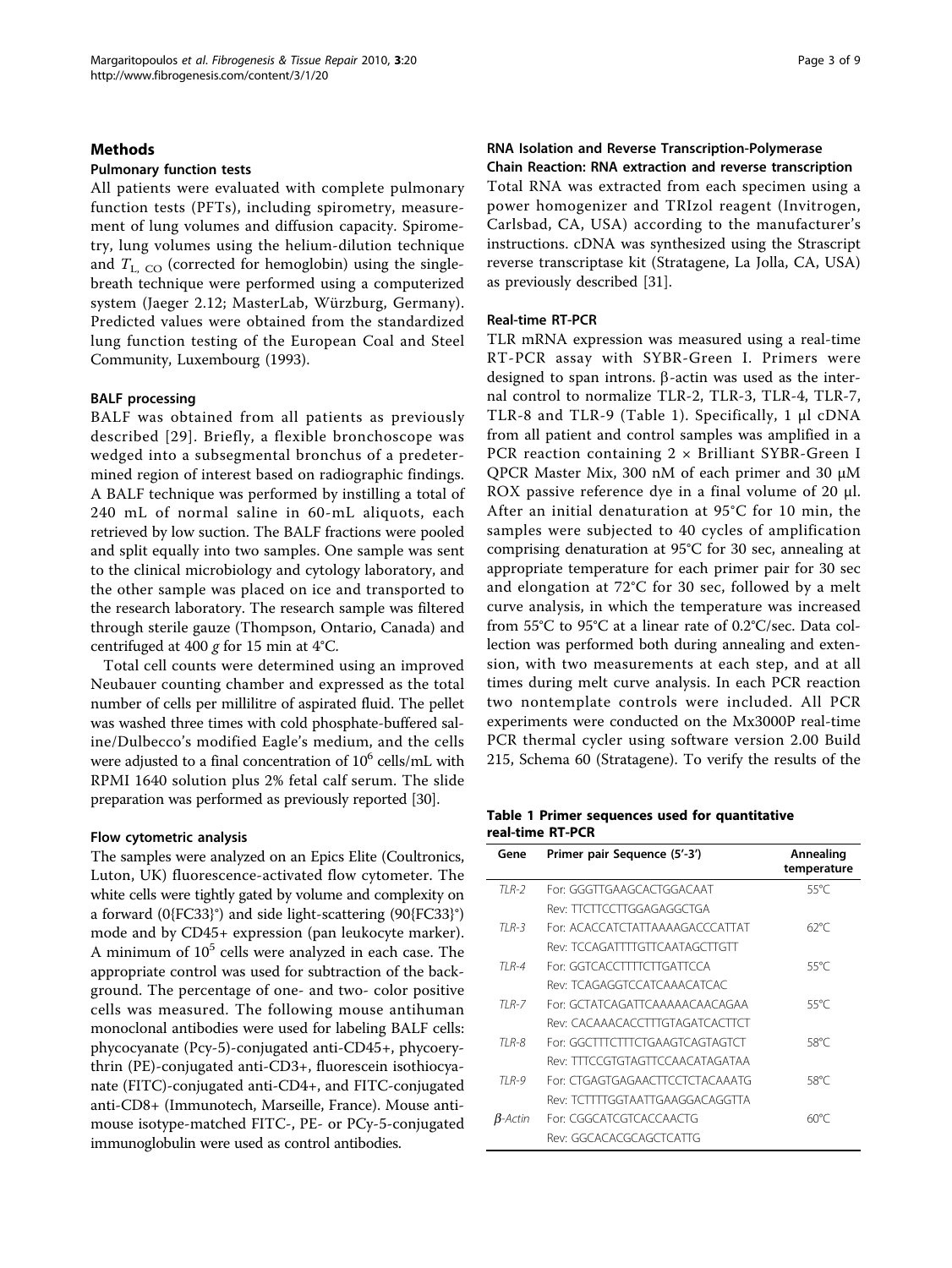melt curve analysis, PCR products were analyzed by electrophoresis in 2% agarose gels stained with ethidium bromide and photographed on a UV light transilluminator. Primer sequences, annealing temperatures and PCR products length for all the TLRs analyzed, as well as for  $\beta$ -actin are shown in Table [1](#page-2-0). All reactions were run in triplicate, and peptide TLR transcript levels were calculated and normalized to each specimen's housekeeping gene mRNA ( $\beta$ -actin) as well as the appropriate calibrators using the ΔΔCt method for relative quantification. Specifically, after amplification, standard curves were constructed from samples used in a series of consecutive dilutions for both the gene of interest and the internal control ( $\beta$ -actin). TLRs and  $\beta$ -actin amplification efficiencies were the same, reaching 100%. IPF and control data were first normalized against variation in sample quality and quantity. Normalized values to  $\beta$ -actin, ΔCts, were initially calculated using the following equation:  $\Delta \text{Ct}_{\text{sample}} = \text{Ct}_{\text{TLRs}}$  -  $\text{Ct}_{\beta}$ -actin.

# Statistical analysis

TLR mRNA levels and flow cytometry results were first evaluated using the one-sample Kolmogorov-Smirnov goodness of fit test to determine whether they followed a normal distribution. On the basis of the results, the nonparametric Mann-Whitney  $U$  test or the parametric *t*-test was used to examine correlations. A  $\chi^2$  test was used as indicated to examine TLR-2-3-4-7-8-9 expression status among IPF, sarcoidosis, CTD-IPs and control groups. Statistical analysis was carried out using SPSS 17.0 software (SPSS, Chicago, IL, USA). Statistical significance was set at the 95% level ( $P < 0.05$ ).

# Results

# **Demographics**

Patients with fibrotic disorders were older than sarcoidosis patients. Female gender was more prevalent in the CTD-IPs and sarcoidosis group than in the IPF group. Most of the patients with CTD-IP were nonsmokers, whereas most of the patients of all other groups, including controls, had a current or past smoking history. A trend of significant lower forced vital capacity (FVC) in IPF in comparison with sarcoidosis patients has been observed. DLco levels indicated more severe disease in IPF patients compared to sarcoidosis and healthy controls, while CTD-IP patients had a significantly lower DLco than sarcoidosis (Table 2).

# Flow cytometry results

A statistically significant difference has been found for TLR-9 expression in BALF cells of patients with CTD-IPs when compared to IPF patients (mean  $\pm$  SD, 36.7  $\pm$ 7.06 versus  $14.85 \pm 3.82$ ;  $P = 0.025$ ) (Figures [1](#page-4-0), [2](#page-4-0) and Table [3\)](#page-5-0). Given the heterogeneity of CTD-IP group, when we compared patients with CTD-IP and HRCT features of UIP to IPF patients we found that TLR-9 expression was still significantly higher in CTD-UIP than in IPF (mean  $\pm$  SD, 34.85  $\pm$  6.92 versus 14.85  $\pm$ 3.82;  $P = 0.05$ ) (Figure [2](#page-4-0)). No significant difference has been detected in the flow cytometry results for TLR-2 or TLR-4 among the study groups.

# TLR mRNA expression

TLRs mRNA expression was detectable in patients and control groups as shown in Table [4](#page-5-0). TLR-3 mRNA

| <b>Characteristics</b>     | <b>Controls</b>  | <b>IPF</b>       | <b>CTD-IP</b>    | <b>SARC</b>      | P value                                                 |
|----------------------------|------------------|------------------|------------------|------------------|---------------------------------------------------------|
| Number                     |                  | 16               | 16               | 14               |                                                         |
| $Aqe^*$                    | $58.44 \pm 3.49$ | $67.27 \pm 1.62$ | $64.23 \pm 4.29$ | $47.42 \pm 4.65$ | p2:0.001 p3:0.04 p4:0.01                                |
| Gender:<br>(male/female)** | 8/3              | 12/4             | 3/13             | 5/9              | $p1:$ < 10 <sup>-4</sup> p2:0.02<br>p5:0.002<br>p6:0.04 |
| Nonsmokers**               | 3                | 6                | 14               | 5                | p1: 0.00 p4:0.004 p5:0.001                              |
| Smokers**                  |                  |                  |                  | 4                | p3:0.001 p5:0.001                                       |
| Ex-smokers**               |                  | 9                |                  | 5                | p1:0.003 p3:0.02                                        |
| FEV1*                      | $85.11 \pm 7.89$ | $82.44 \pm 6.15$ | $86.93 \pm 6.37$ | $89.83 \pm 6.96$ | <b>NS</b>                                               |
| $FVC^*$                    | $91.56 \pm 7.46$ | $76.06 \pm 5.23$ | $81.07 \pm 5.65$ | $91.75 \pm 5.97$ | p2:0.06                                                 |
| FEV1/FVC*                  | $74.56 \pm 4.48$ | $85.14 \pm 2.76$ | $85.36 \pm 2.57$ | $81.36 \pm 2.63$ | p5:0.057                                                |
| $D*$                       | $76.22 \pm 7.72$ | $54.19 \pm 7.18$ | $60.15 \pm 5.12$ | $91.3 \pm 8.06$  | p2:0.002 p3:0.05 p4:0.005                               |
| KCO*                       | $86.22 \pm 8.14$ | $87.63 \pm 6.44$ | $79 \pm 6.92$    | $108.9 \pm 5.91$ | p2:0.02 p4:0.003 p6:0.04                                |

Table 2 Demographic and lung function characteristics of patient groups

Values are expressed as means  $\pm$  SEM (standard error of the mean)

\*t-test;  $P < 0.05$  is considered statistically significant.

\*\* $\chi^2$  test; P < 0.05 is considered statistically significant.

NS, not significant.

Abbreviations: FEV1: forced expiratory volume in one second, FVC: forced vital capacity, TLC: total lung capacity, DL<sub>CO</sub>, diffusing capacity for carbon monoxide, KCO: DLCO per unit lung volume. p1: P value between IPF and CTD-IPs, p2: P value between IPF and sarcoidosis, p3: P value between IPF and control, p4: P value between CTD-IP and sarcoidosis, p5: P value between CTD-IP and control, p6: P value between sarcoidosis and control.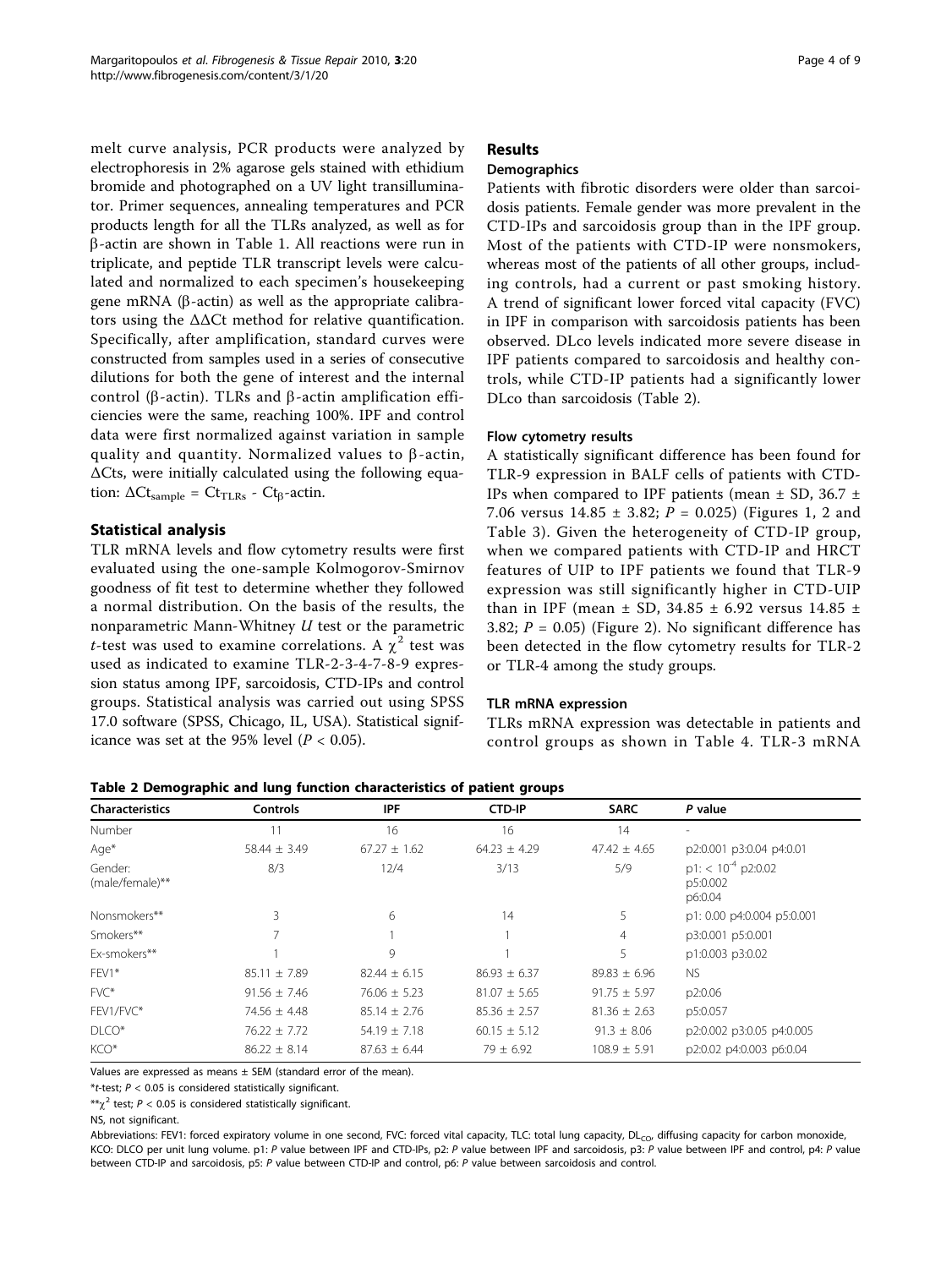<span id="page-4-0"></span>

expression was significantly higher in patients with fibrotic disorders (CTD-IPs and IPF) when compared to those with granulomatous disorders (sarcoidosis) (mean  $\pm$  SD, 1.104  $\pm$  1,087 versus 0.038  $\pm$  0.037; P = 0.04). In addition, TLR-3 mRNA expression was significantly higher when we compared patients with CTD-IP to IPF (mean  $\pm$  SD, 2.03  $\pm$  2 versus 0.007  $\pm$  0.005;  $P = 0.001$ ). When we compared patients with CTD-IP and HRCT features of UIP to IPF patients, we found that TLR-3 mRNA expression was still significantly higher in CTD-UIP than in IPF (mean  $\pm$  SD, 3.847  $\pm$ 3.804 versus  $0.007 \pm 0.005$ ;  $P = 0.002$ ). Moreover, patients with CTD-IP had an increased TLR-3 mRNA expression in comparison with sarcoidosis (mean ± SD,  $2.03 \pm 2$  versus  $0.038 \pm 0.037$ ;  $P = 0.002$ ) and control subjects (mean  $\pm$  SD, 2.03  $\pm$  2 versus 0.0014  $\pm$ 0.0008;  $P = 0.05$ ) (Table [5](#page-6-0) and Figure [3\)](#page-6-0). Moreover, TLR-7 mRNA expression was increased in patients

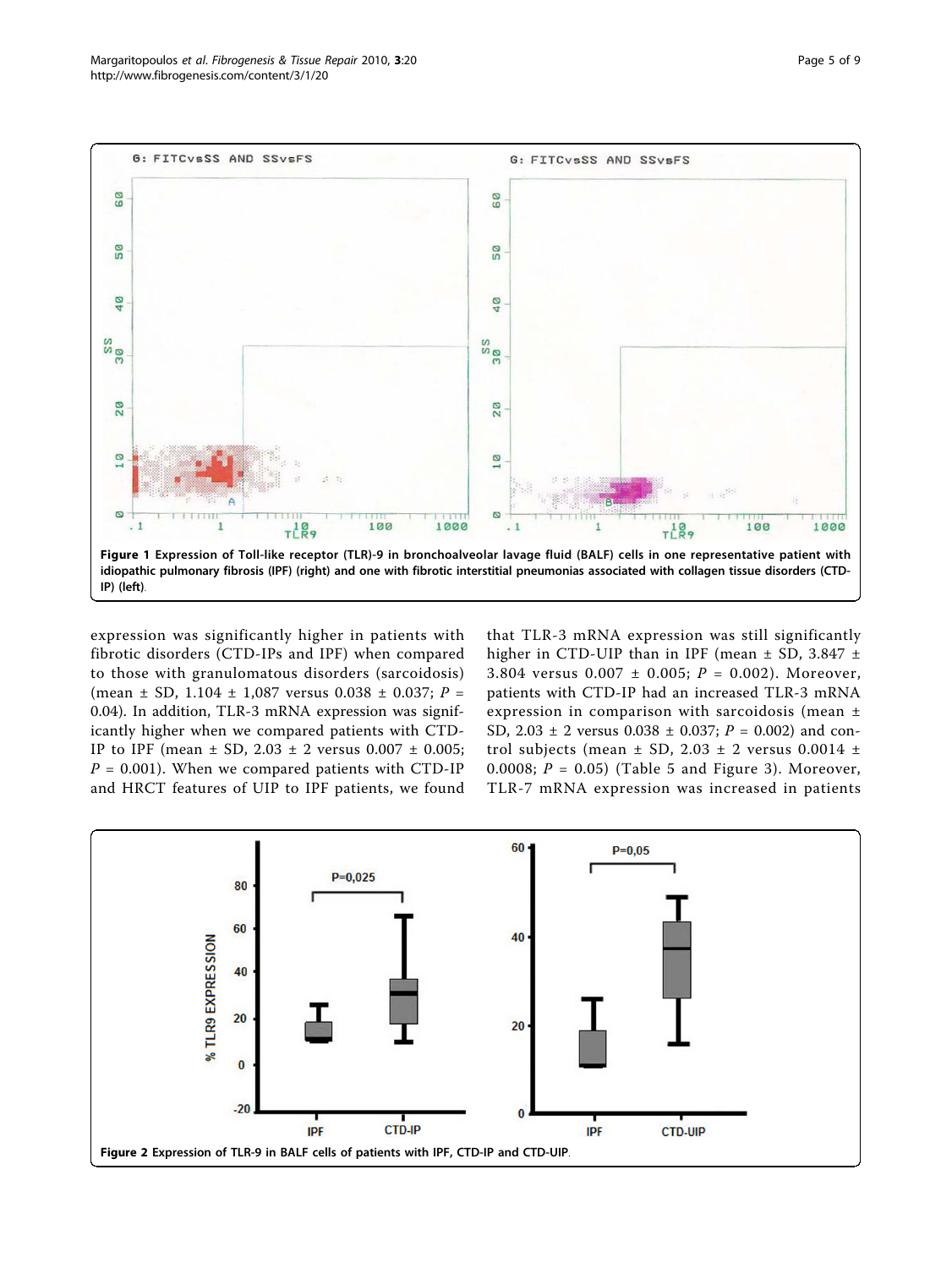<span id="page-5-0"></span>Table 3 Flow cytometry results

| <b>IPF</b> | CTD-IP | Sarcoidosis Controls P value                                                           |  |
|------------|--------|----------------------------------------------------------------------------------------|--|
|            |        | TLR-2 $18.4 \pm 13.27$ $3.12 \pm 0.96$ $3.23 \pm 1.31$ $4.22 \pm 1$ NS                 |  |
|            |        | TLR-4 $32.45 \pm 5.41$ $38.52 \pm 4.94$ $28.06 \pm 6.34$ $29.3 \pm 8.15$ NS            |  |
|            |        | TLR-9 $14.85 \pm 3.82$ $36.7 \pm 7.06$ $27 \pm 6.72$ $36.8 \pm 10.26$ <b>p1</b> :0.025 |  |

Values are expressed as the mean  $\pm$  SEM (standard error of the mean). Mann-Whitney U test;  $P < 0.05$  is considered statistically significant. NS, not significant. p1: P value between IPF and CTD-IPs, p2: P value between IPF and sarcoidosis, p3: P value between IPF and control, p4: P value between CTD-IP and sarcoidosis, p5: P value between CTD-IP and control, p6: P value between sarcoidosis and control.

with IPF when compared to control group (mean  $\pm$ SD, [5](#page-6-0).06  $\pm$  4.12 versus 1.5  $\pm$  1.35; P = 0.05) (Table 5). TLR-9 mRNA expression was marginally increased in patients with sarcoidosis when compared to healthy subjects (mean  $\pm$  SD, 213.52  $\pm$  211.95 versus 0.58  $\pm$ 0.53;  $P = 0.05$ ) (Table [5](#page-6-0)). No statistically significant difference has been detected at the mRNA expression of TLR-2-4-8 among patient groups and control subjects (Table [5\)](#page-6-0).

Furthermore, we explored the impact of smoking in TLRs mRNA expression. For this reason, we divided the patients of each group (IPF, CTD-IP, sarcoidosis) into two subgroups, the first one composed of current and ex-smokers and the second one composed of nonsmokers. We correlated the expression of TLRs with cigarette smoking. We have not found any significant difference in TLR expression between these two subgroups in our patient groups.

#### **Discussion**

To the best of our knowledge, this is the first attempt to demonstrate that TLRs are implicated in the pathogenesis of fibrotic and granulomatous lung disorders, using BALF, a minimally invasive, useful tool in the everyday diagnostic workup of interstitial lung diseases.

We observed an overexpression of TLR-3 mRNA in patients with fibrotic lung disorders (IPF and CTD-IP) versus patients with nonfibrotic sarcoidosis, suggesting that different activity of this receptor could be one of the mechanisms able to explain the skew toward the Th2 cytokine pattern which characterizes the development of fibrosis. Recently, our study group has proposed distinct angiogenic profiles between IPF and sarcoidosis as another possible mechanism for the development of fibrosis [[29,](#page-7-0)[32](#page-8-0)]. A link between TLR activation and angiogenesis has been observed in patients with Crohn's disease, where activation of TLRs located in gut myofibroblast results in an increased secretion of CXC chemokine ligand 8 (CXCL8), which is a potent angiogenetic factor implicated in the development of fibrosis [\[33,34](#page-8-0)].

We also detected an overexpression of TLR-3 mRNA in CTD-IP samples in comparison with IPF. Moreover, knowing that CTD-IPs are a heterogeneous group of diseases, we compared patients with IPF to patients with CTD-IP and radiologic pattern of UIP. We observed upregulation of TLR-3 activity when the UIP pattern is associated with CTDs compared with IPF. It is well known that interstitial pneumonias have a better prognosis when associated with CTDs than in their idiopathic forms, even when they exhibit the same histopathologic pattern [[35](#page-8-0)], reflecting probably distinct pathogenetic pathways. The overexpression of TLR-3 in CTD-IP and CTD-UIP patients could be implicated in this phenomenon. Furthermore, using flow cytometry, TLR-9 was found to be overexpressed in BALF cells of patients with CTD-IP as well as CTD-UIP when compared to IPF. We have recently suggested that an upregulation of angiogenesis in CTD-IPs in comparison with IPF could also be a plausible explanation [\[36\]](#page-8-0). Additionally, an overexpression of TLR-7 mRNA in patients with IPF versus healthy subjects was shown, enhancing the possible role of TLRs in the pathogenesis of fibrotic disease.

TLR-3, -7 and -9, all recognizing endosomal ligands, are implicated in the innate immunity, recognizing viral derived RNA and DNA, respectively [[7\]](#page-7-0). Viral infections are thought to represent cofactors in the pathogenesis of autoimmune and idiopathic lung fibrosis. Epstein-Barr virus (EBV) has been isolated from lung tissue of

|  |  |  |  |  |  | Table 4 Expression profile of TLR mRNA in patient group and control subjects |
|--|--|--|--|--|--|------------------------------------------------------------------------------|
|--|--|--|--|--|--|------------------------------------------------------------------------------|

|       | IPF           | <b>CTD-IP</b> | <b>SARCOIDOSIS</b> | <b>CONTROLS</b> | P value                                   |
|-------|---------------|---------------|--------------------|-----------------|-------------------------------------------|
| TLR-2 | 100(16/16)    | 94.7 (18/19)  | 100(14/14)         | 88.9 (8/9)      | <b>NS</b>                                 |
| TLR-3 | 12.5(2/16)    | 78.94 (15/19) | 14.3(2/14)         | 33.3(3/9)       | $p1 < 10^{-4}$ p4: < $10^{-4}$<br>p5:0.01 |
| TLR-4 | 93.75 (15/16) | 89.4 (17/19)  | 85.7 (12/14)       | 77.7 (7/9)      | <b>NS</b>                                 |
| TLR-7 | 93.75 (15/16) | 94.7 (18/19)  | 100(14/14)         | 77.7 (7/9)      | <b>NS</b>                                 |
| TLR-8 | 100(16/16)    | 100 (19/19)   | 92.9 (13/14)       | 100(9/9)        | <b>NS</b>                                 |
| TLR-9 | 100 (16/16)   | 100 (19/19)   | 92.9 (13/14)       | 77.7 (7/9)      | p3:0.04<br>p5:0.03                        |

 $\chi^2$  test; P < 0.05 is considered statistically significant. NS, not significant. p1: P value between IPF and CTD-IPs, p2: P value between IPF and sarcoidosis, p3: P value between IPF and control, p4: P value between CTD-IP and sarcoidosis, p5: P value between CTD-IP and control, p6: P value between sarcoidosis and control.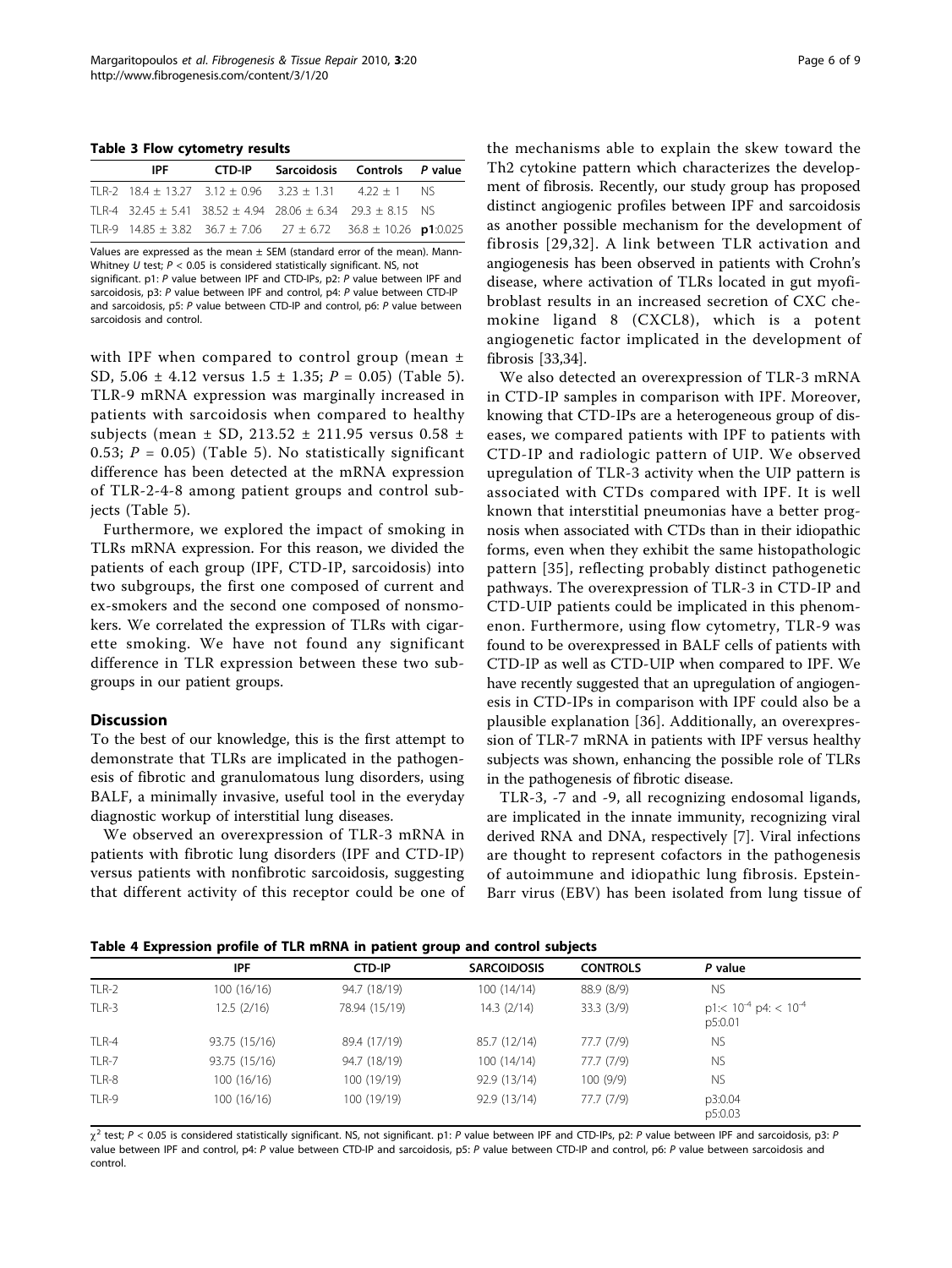<span id="page-6-0"></span>

|  |  |  | Table 5 mRNA expression of TLRs in patient group and control subjects |
|--|--|--|-----------------------------------------------------------------------|
|--|--|--|-----------------------------------------------------------------------|

|       | <b>IPF</b>        | <b>CTD-IP</b>     | <b>Sarcoidosis</b>  | <b>Controls</b>     | P value                         |  |  |
|-------|-------------------|-------------------|---------------------|---------------------|---------------------------------|--|--|
| TLR-2 | $9.75 + 7.54$     | $4.04 \pm 3.53$   | $599.9 \pm 597.7$   | $1.72 + 1.63$       | <b>NS</b>                       |  |  |
| TLR-3 | $0.007 \pm 0.005$ | $2.03 \pm 2$      | $0.038 \pm 0.037$   | $0.0014 \pm 0.0008$ | p1:0.001<br>p4:0.002<br>p5:0.05 |  |  |
| TLR-4 | $2.34 \pm 1.61$   | $1.35 \pm 1.12$   | $20.98 \pm 19.3$    | $12.37 \pm 12.24$   | <b>NS</b>                       |  |  |
| TLR-7 | $5.06 \pm 4.12$   | $12.92 \pm 10.25$ | $29 \pm 26.81$      | $1.5 \pm 1.35$      | p3:0.05                         |  |  |
| TLR-8 | $11.14 \pm 7.89$  | $14.5 \pm 11.65$  | $679.33 \pm 672.34$ | $8.67 \pm 8.51$     | <b>NS</b>                       |  |  |
| TLR-9 | $3.1 \pm 2.51$    | $1.54 \pm 0.94$   | $213.52 \pm 211.95$ | $0.58 \pm 0.53$     | p6:0.05                         |  |  |

Values are expressed as means  $\pm$  SEM (standard error of the mean). Mann-Whitney U test;  $P < 0.05$  is considered statistically significant. NS, not significant. p1: P value between IPF and CTD-IPs, p2: P value between IPF and sarcoidosis, p3: P value between IPF and control, p4: P value between CTD-IP and sarcoidosis, p5: P value between CTD-IP and control, p6: P value between sarcoidosis and control.

patients with IPF and scleroderma-associated fibrosis [[37\]](#page-8-0) and serum complement fixation titers of cytomegalovirus (CMV) were elevated in IPF and CTD-IPs [[38](#page-8-0)], whereas human herpes virus-7 and -8 have also been detected in IPF [[39](#page-8-0)]. Recent data have shown that TLR-9 is upregulated in IPF [[12\]](#page-7-0); thus it is likely that viral infections via activation of TLR-9 could have a key role in the pathogenesis of IPF as well as in the acute exacerbation of the disease observed after an infection. On the other hand, there are no data in the current literature regarding TLR involvement in the pathogenesis of autoimmune lung fibrosis. However, it has been demonstrated that TLRs are involved in the pathogenesis of CTDs via activation through endogenous ligands released during infections [[40](#page-8-0)]. TLR-3 and -9 are expressed in human synovial tissue from RA patients [[19](#page-7-0)-[21\]](#page-7-0) and in peripheral blood cells in active systemic lupus erythematosus [[18](#page-7-0)]. Our data demonstrate an increased expression of TLR-3 and -9 in CTD-IPs compared to IPF, suggesting that endosomal TLRs could be a reliable marker in the differentiation of autoimmune from idiopathic fibrosis.

We have also tried to find out if cigarette smoking has some impact on TLR expression. It is of note now that smoking is involved in the pathogenesis of pulmonary fibrosis and influences the outcome [[41\]](#page-8-0). Moreover, smoking and other environmental agents also have a negative effect on innate immunity and various cancers [[42\]](#page-8-0). It has been observed that the expression of TLR-2 and -4 in alveolar macrophage of smokers in response to their ligands is decreased compared to nonsmokers [[43\]](#page-8-0). Additionally, infants of smoking mothers had a significantly attenuated innate TLR-mediated response compared with infants of nonsmokers in monocytes [[44\]](#page-8-0). We have not found any difference in TLR expression when we subdivided the patients of each one of the patient groups into smokers (former and current) and nonsmokers.

However, there are some limitations that need to be addressed. We used BALF to evaluate the activity of TLRs instead of lung tissue. Lung tissue is not warranted for the diagnosis of CTD-IPs, as it does not add information regarding the prognosis of the disease [\[35](#page-8-0)] and diagnosis of IPF can be based on imaging findings

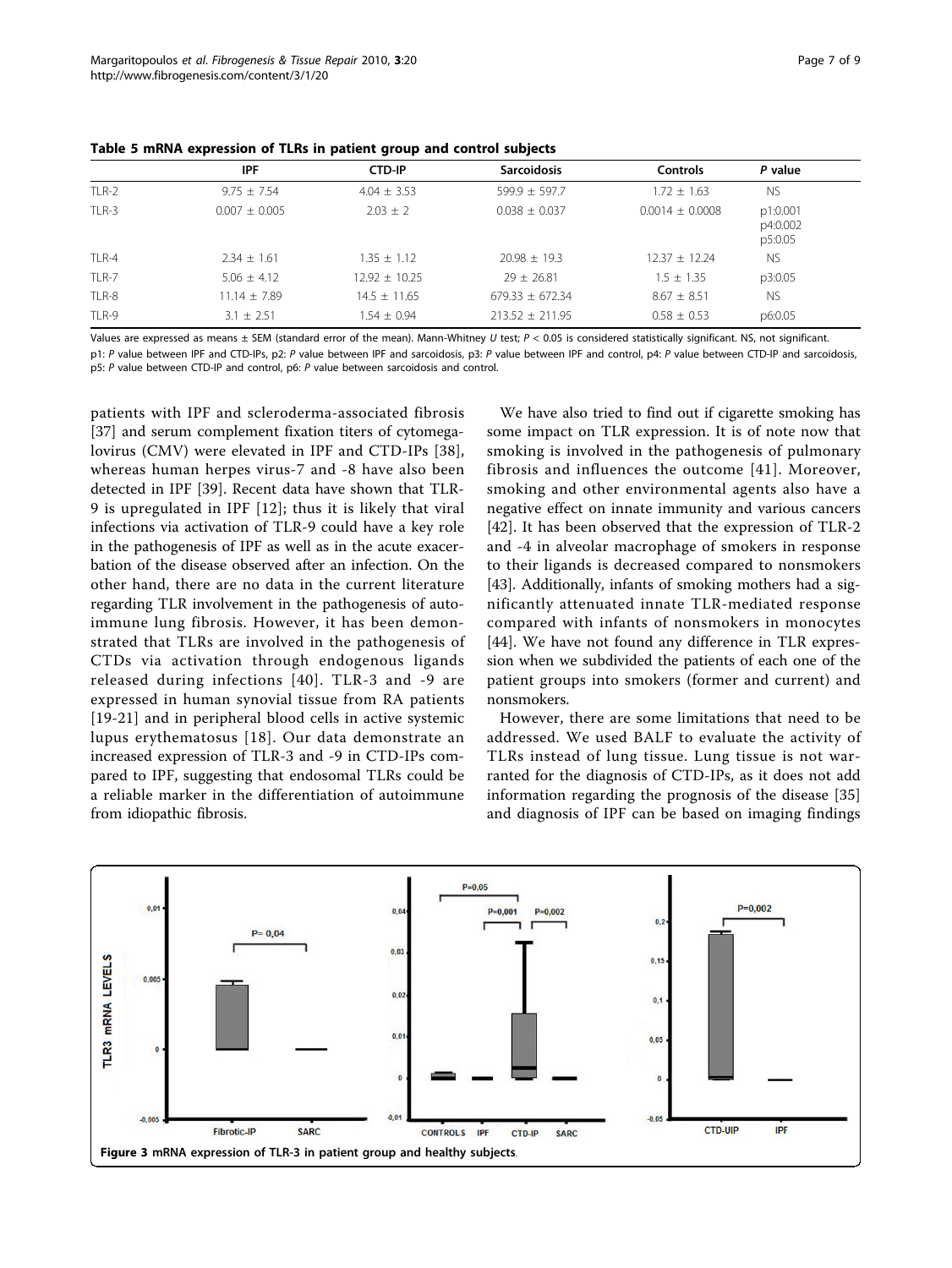<span id="page-7-0"></span>alone, with the exception of cases exhibiting unusual HRCT findings [24].

#### Conclusion

In conclusion, we have demonstrated that dysfunctions of the innate immune system at the TLR level could be implicated in the pathogenesis of fibrotic and granulomatous disorders. TLRs could represent a novel therapeutic target for these disorders and in particular for the most devastating form of fibrosis, IPF. However, further studies are needed to better understand the pathogenetic mechanisms of these complicated diseases.

#### Acknowledgements

We are grateful to Nikos Tzanakis and Irini Lambiri for performing the bronchoscopies and the bronchoalveolar lavage.

#### Author details

<sup>1</sup>Interstitial Lung Disease Unit, Department of Thoracic Medicine, University Hospital of Heraklion, Crete, Greece. <sup>2</sup>Laboratory of Molecular and Cellular Pulmonary Medicine, Medical School, University of Crete, Greece. <sup>3</sup>Laboratory of Hematology, Medical School, University of Crete, Greece.

#### Authors' contributions

GM: participated in the design of the study and wrote the manuscript, KK: carried out the flow cytometry and carried out the real-time-PCR, KDS: helped to draft the manuscript, IL, EV, RL: participated in the sequence alignment and carried out the real-time-PCR, RL: performed the statistical analysis, HK: carried out the flow cytometry, NMS and KMA: participated in conception, coordination and design of the study and helped to draft the manuscript.

#### Competing interests

The authors declare that they have no competing interests.

#### Received: 16 June 2010 Accepted: 11 October 2010 Published: 11 October 2010

#### References

- Selman M, Pardo A: [The epithelial/fibroblastic pathway in the](http://www.ncbi.nlm.nih.gov/pubmed/14503564?dopt=Abstract) [pathogenesis of idiopathic pulmonary fibrosis.](http://www.ncbi.nlm.nih.gov/pubmed/14503564?dopt=Abstract) Am J Respir Cell Mol Biol 2003, 29:S93-S97.
- 2. Kottmann RM, Hogan CM, Phipps RP, Sime PJ: [Determinants of initiation](http://www.ncbi.nlm.nih.gov/pubmed/19740254?dopt=Abstract) [and progression of idiopathic pulmonary fibrosis.](http://www.ncbi.nlm.nih.gov/pubmed/19740254?dopt=Abstract) Respirology 2009, 14:917-933.
- lannuzzi MC, Rybicki BA, Teirstein AS: [Sarcoidosis.](http://www.ncbi.nlm.nih.gov/pubmed/18032765?dopt=Abstract) N Engl J Med 2007, 357:2153-2165.
- 4. Tsan MF, Gao B: [Endogenous ligands of Toll-like receptors.](http://www.ncbi.nlm.nih.gov/pubmed/15178705?dopt=Abstract) J Leukoc Biol 2004, 76:514-519.
- 5. Bianchi ME: [DAMPs, PAMPs and alarmins: all we need to know about](http://www.ncbi.nlm.nih.gov/pubmed/17032697?dopt=Abstract) [danger.](http://www.ncbi.nlm.nih.gov/pubmed/17032697?dopt=Abstract) J Leukoc Biol 2007, 81:1-5.
- 6. Wagner H: [Endogenous TLR ligands and autoimmunity.](http://www.ncbi.nlm.nih.gov/pubmed/16938540?dopt=Abstract) Adv Immunol 2006, 91:159-173.
- 7. Akira S, Takeda K: [Toll-like receptor signalling.](http://www.ncbi.nlm.nih.gov/pubmed/15229469?dopt=Abstract) Nat Rev Immunol 2004, 4:499-511.
- 8. Droemann D, Goldmann T, Branscheid D, Clark R, Dalhoff K, Zabel P, Vollmer E: [Toll-like receptor 2 is expressed by alveolar epithelial cells](http://www.ncbi.nlm.nih.gov/pubmed/12610729?dopt=Abstract) [type II and macrophages in the human lung.](http://www.ncbi.nlm.nih.gov/pubmed/12610729?dopt=Abstract) Histochem Cell Biol 2003, 119:103-108.
- 9. Morris GE, Whyte MK, Martin GF, Jose PJ, Dower SK, Sabroe I: [Agonists of](http://www.ncbi.nlm.nih.gov/pubmed/15657467?dopt=Abstract) [toll-like receptors 2 and 4 activate airway smooth muscle via](http://www.ncbi.nlm.nih.gov/pubmed/15657467?dopt=Abstract) [mononuclear leukocytes.](http://www.ncbi.nlm.nih.gov/pubmed/15657467?dopt=Abstract) Am J Respir Crit Care Med 2005, 171:814-822.
- 10. Greene CM, Carroll TP, Smith SG, Taggart CC, Devaney J, Griffin S, O'Neill SJ, McElvaney NG: [TLR-induced inflammation in cystic fibrosis and non](http://www.ncbi.nlm.nih.gov/pubmed/15661927?dopt=Abstract)[cystic fibrosis airway epithelial cells.](http://www.ncbi.nlm.nih.gov/pubmed/15661927?dopt=Abstract) J Immunol 2005, 174:1638-1646.
- 11. Meneghin A, Hogaboam CM: [Infectious disease, the innate immune](http://www.ncbi.nlm.nih.gov/pubmed/17332880?dopt=Abstract) [response, and fibrosis.](http://www.ncbi.nlm.nih.gov/pubmed/17332880?dopt=Abstract) J Clin Invest 2007, 117:530-538.
- 12. Meneghin A, Choi ES, Evanoff HL, Kunkel SL, Martinez FJ, Flaherty KR, Toews GB, Hogaboam CM: [TLR9 is expressed in idiopathic interstitial](http://www.ncbi.nlm.nih.gov/pubmed/18633634?dopt=Abstract) [pneumonia and its activation promotes in vitro myofibroblast](http://www.ncbi.nlm.nih.gov/pubmed/18633634?dopt=Abstract) [differentiation.](http://www.ncbi.nlm.nih.gov/pubmed/18633634?dopt=Abstract) Histochem Cell Biol 2008, 130:979-992.
- 13. Yang HZ, Cui B, Liu HZ, Chen ZR, Yan HM, Hua F, Hu ZW: [Targeting TLR2](http://www.ncbi.nlm.nih.gov/pubmed/19109203?dopt=Abstract) [attenuates pulmonary inflammation and fibrosis by reversion of](http://www.ncbi.nlm.nih.gov/pubmed/19109203?dopt=Abstract) [suppressive immune microenvironment.](http://www.ncbi.nlm.nih.gov/pubmed/19109203?dopt=Abstract) J Immunol 2009, 182:692-702.
- 14. Saboor SA, Johnson NM, McFadden J: [Detection of mycobacterial DNA in](http://www.ncbi.nlm.nih.gov/pubmed/1349051?dopt=Abstract) [sarcoidosis and tuberculosis with polymerase chain reaction.](http://www.ncbi.nlm.nih.gov/pubmed/1349051?dopt=Abstract) Lancet. 1992, 339:1012-1015.
- 15. Abe C, Iwai K, Mikami R, Hosoda Y: [Frequent isolation of](http://www.ncbi.nlm.nih.gov/pubmed/6377763?dopt=Abstract) Propionibacterium acnes [from sarcoidosis lymph nodes.](http://www.ncbi.nlm.nih.gov/pubmed/6377763?dopt=Abstract) Zentralbl Bakteriol Mikrobiol Hyg A 1984, 256:541-547.
- 16. Wikén M, Grunewald J, Eklund A, Wahlström J: [Higher monocyte](http://www.ncbi.nlm.nih.gov/pubmed/18773284?dopt=Abstract) [expression of TLR2 and TLR4, and enhanced pro-inflammatory synergy](http://www.ncbi.nlm.nih.gov/pubmed/18773284?dopt=Abstract) [of TLR2 with NOD2 stimulation in sarcoidosis.](http://www.ncbi.nlm.nih.gov/pubmed/18773284?dopt=Abstract) J Clin Immunol 2009, 29:78-89.
- 17. Schürmann M, Kwiatkowski R, Albrecht M, Fischer A, Hampe J, Müller-Quernheim J, Schwinger E, Schreiber S: [Study of Toll-like receptor gene](http://www.ncbi.nlm.nih.gov/pubmed/18422738?dopt=Abstract) [loci in sarcoidosis.](http://www.ncbi.nlm.nih.gov/pubmed/18422738?dopt=Abstract) Clin Exp Immunol 2008, 152:423-431.
- 18. Papadimitraki ED, Choulaki C, Koutala E, Bertsias G, Tsatsanis C, Gergianaki I, Raptopoulou A, Kritikos HD, Mamalaki C, Sidiropoulos P, Boumpas DT: [Expansion of toll-like receptor 9-expressing B cells in active systemic](http://www.ncbi.nlm.nih.gov/pubmed/17075805?dopt=Abstract) [lupus erythematosus: implications for the induction and maintenance of](http://www.ncbi.nlm.nih.gov/pubmed/17075805?dopt=Abstract) [the autoimmune process.](http://www.ncbi.nlm.nih.gov/pubmed/17075805?dopt=Abstract) Arthritis Rheum 2006, 54:3601-3611.
- 19. Brentano F, Schorr O, Gay RE, Gay S, Kyburz D: [RNA released from necrotic](http://www.ncbi.nlm.nih.gov/pubmed/16142732?dopt=Abstract) [synovial fluid cells activates rheumatoid arthritis synovial fibroblasts via](http://www.ncbi.nlm.nih.gov/pubmed/16142732?dopt=Abstract) [Toll-like receptor 3.](http://www.ncbi.nlm.nih.gov/pubmed/16142732?dopt=Abstract) Arthritis Rheum 2005, 52:2656-2665.
- 20. Roelofs MF, Joosten LA, Abdollahi-Roodsaz S, van Lieshout AW, Sprong T, van den Hoogen FH, van den Berg WB, Radstake TR: [The expression of](http://www.ncbi.nlm.nih.gov/pubmed/16052591?dopt=Abstract) [toll-like receptors 3 and 7 in rheumatoid arthritis synovium is increased](http://www.ncbi.nlm.nih.gov/pubmed/16052591?dopt=Abstract) [and costimulation of Toll-like receptors 3, 4, and 7/8 results in](http://www.ncbi.nlm.nih.gov/pubmed/16052591?dopt=Abstract) [synergistic cytokine production by dendritic cells.](http://www.ncbi.nlm.nih.gov/pubmed/16052591?dopt=Abstract) Arthritis Rheum 2005, 52:2313-2322.
- 21. Kyburz D, Rethage J, Seibl R, Lauener R, Gay RE, Carson DA, Gay S: [Bacterial](http://www.ncbi.nlm.nih.gov/pubmed/12632416?dopt=Abstract) [peptidoglycans but not CpG oligodeoxynucleotides activate synovial](http://www.ncbi.nlm.nih.gov/pubmed/12632416?dopt=Abstract) [fibroblasts by toll-like receptor signaling.](http://www.ncbi.nlm.nih.gov/pubmed/12632416?dopt=Abstract) Arthritis Rheum 2003, 48:642-650.
- 22. Lafyatis R, York M: [Innate immunity and inflammation in systemic](http://www.ncbi.nlm.nih.gov/pubmed/19633559?dopt=Abstract) [sclerosis.](http://www.ncbi.nlm.nih.gov/pubmed/19633559?dopt=Abstract) Curr Opin Rheumatol 2009, 21:617-622.
- 23. Baechler EC, Batliwalla FM, Reed AM, Peterson EJ, Gaffney PM, Moser KL, Gregersen PK, Behrens TW: [Gene expression profiling in human](http://www.ncbi.nlm.nih.gov/pubmed/16623768?dopt=Abstract) [autoimmunity.](http://www.ncbi.nlm.nih.gov/pubmed/16623768?dopt=Abstract) Immunol Rev 2006, 210:120-137.
- 24. American Thoracic Society/European Respiratory Society International: [Multidisciplinary Consensus Classification of the Idiopathic Interstitial](http://www.ncbi.nlm.nih.gov/pubmed/11790668?dopt=Abstract) [Pneumonias.](http://www.ncbi.nlm.nih.gov/pubmed/11790668?dopt=Abstract) Am J Respir Crit Care Med 2002, 165:277-304.
- 25. Park JH, Kim DS, Park IN, Jang SJ, Kitaichi M, Nicholson AG, Colby TV: [Prognosis of fibrotic interstitial pneumonia: idiopathic versus collagen](http://www.ncbi.nlm.nih.gov/pubmed/17218621?dopt=Abstract) [vascular disease-related.](http://www.ncbi.nlm.nih.gov/pubmed/17218621?dopt=Abstract) Am J Respir Crit Care Med 2007, 175:705-711.
- 26. American Rheumatism Association Diagnostic and Therapeutic Criteria Subcommittee for Scleroderma: Criteria of the American Rheumatism Association Diagnostic and Therapeutic Criteria Committee: preliminary criteria for the classification of systemic sclerosis (scleroderma). Arthritis Rheum 1988, 23:581-590.
- 27. Arnett FC, et al: [The American Rheumatism Association 1987 revised](http://www.ncbi.nlm.nih.gov/pubmed/3358796?dopt=Abstract) [criteria for the classification of rheumatoid arthritis.](http://www.ncbi.nlm.nih.gov/pubmed/3358796?dopt=Abstract) Arthritis Rheum 1988, 31:315-324.
- 28. Hunninghake GW, Costabel U, Ando M, Baughman R, Cordier JF, du Bois R, Eklund A, Kitaichi M, Lynch J, Rizzato G, Rose C, Selroos O, Semenzato G, Sharma OP: [ATS/ERS/WASOG statement on sarcoidosis. American](http://www.ncbi.nlm.nih.gov/pubmed/10560120?dopt=Abstract) [Thoracic Society/European Respiratory Society/World Association of](http://www.ncbi.nlm.nih.gov/pubmed/10560120?dopt=Abstract) [Sarcoidosis and Granulomatous Disorders.](http://www.ncbi.nlm.nih.gov/pubmed/10560120?dopt=Abstract) Sarcoidosis Vasc Diffuse Lung Dis 1999, 16:149-173.
- 29. Antoniou KM, Tzouvelekis A, Alexandrakis MG, Sfiridaki K, Tsiligianni I, Rachiotis G, Tzanakis N, Bouros D, Milic-Emili J, Siafakas NM: [Different](http://www.ncbi.nlm.nih.gov/pubmed/17035428?dopt=Abstract) [angiogenic activity in pulmonary sarcoidosis and idiopathic pulmonary](http://www.ncbi.nlm.nih.gov/pubmed/17035428?dopt=Abstract) [fibrosis.](http://www.ncbi.nlm.nih.gov/pubmed/17035428?dopt=Abstract) Chest 2006, 130:982-988.
- 30. Haslam PL, Baughman RP: [Report of ERS Task Force: guidelines for](http://www.ncbi.nlm.nih.gov/pubmed/10515395?dopt=Abstract) [measurement of acellular components and standardization of BAL.](http://www.ncbi.nlm.nih.gov/pubmed/10515395?dopt=Abstract) Eur Respir J 1999, 14:245-248.